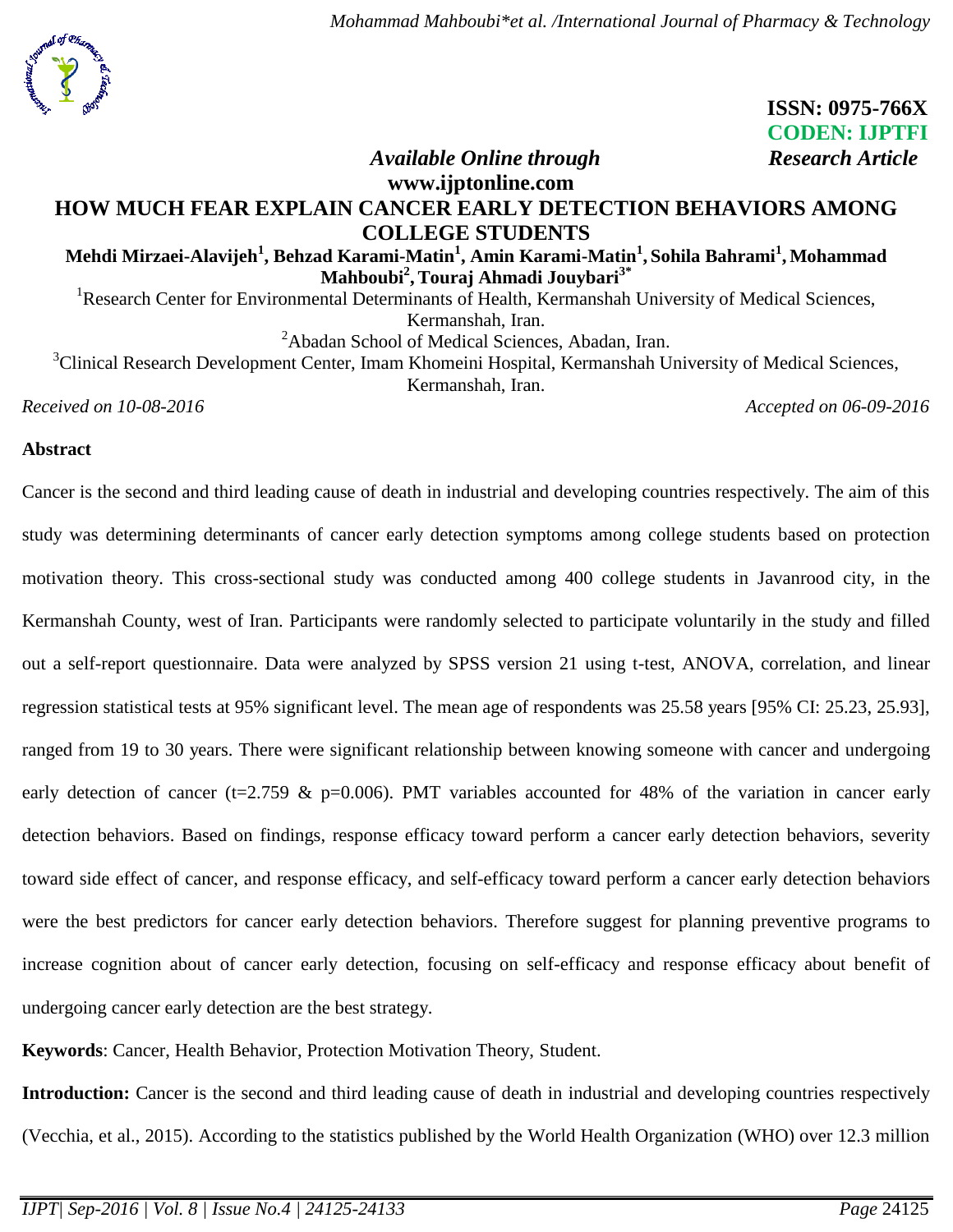*Mohammad Mahboubi\*et al. /International Journal of Pharmacy & Technology* individuals had cancer and over 7.6 million individuals died of cancer in 2007 and it is estimated that by 2030 the prevalence of cancer reach 75 million individuals and 27 million individuals get cancer annually and about 60% of the new cases will be in less-developed countries (Omar, et al., 2007). Currently 70000 new cases of cancer occur annually and over 35000 individuals die due to cancer annually (Balducci, & Aapro, 2005). Breast cancer incidence rate in Iran is 22 cases per 100000 individuals, its prevalence is 120 cases in 100000 individuals and the resulted deaths are 1200 deaths annually (Kadivar, et al., 2012). The highest percentages of cancer incidence (standardized by age) include skin cancer (16.33%), stomach cancer (12.73%), bladder cancer (9.91), prostate cancer (8.33%) and colorectal cancer (7.48%) for men and breast cancer (24.82%), skin cancer (12.65%), colorectal cancer (7.56%), stomach cancer (6.1%6) and esophageal cancer (5.39%) for women. Also, the highest prevalence of cancer in Iran generally includes skin cancer  $(14.6\%)$ , stomach cancer  $(10.7\%)$ , breast cancer  $(10.4)$ , colorectal cancer  $(7.5\%)$  and bladder cancer  $(6.7\%)$  (Balducci, & Aapro, 2005). Lack of enough physical activity, obesity and increasing adoption of poor nutrition in addition to the environmental factors that harm health such as environmental pollutions in the air and on the ground pave the way for the increase of cancer incidence (Young, & Wilson, 2002). However, the thing that should be paid attention to is the reality that cancer is a disease that different causes and factors are involved in its emergence. The impacts of these factors are often modifiable, reducible and even eliminable in a way that at least one-third of different types of cancer are preventable (Nourizadeh, et al., 2011). Cancer screening and timely diagnosis is effective ways for reducing mortality rate and reduction of costs (Kadivar, et al., 2012). Timely diagnosis strategy includes the knowledge of early signs and symptoms, screening with clinical examination by a physician and etc. (Maree,  $\&$  Wright, 2010). Therefore, educating the public is necessary for early detection of cancer (Brunswick, et al., 2001). Internationally, different studies have done estimations of the cancer mortality that are attributed to different risk factors but overall, studies on the level of public knowledge on warning signs of cancer are rare at national and international levels (San Turgay, et al,. 2005; Grunfeld, et al., 2002). Considering the lack of formulated regular cancer screening and prevention programs for controlling cancer in Iran and the lack of knowledge on its risk factors and signs and symptoms, the existence of advantages for implementing screening programs and the role of the performance of cancer-related health clinics in the Iranian society is verified (Ghorbani, et al., 2009). As human behavior is a reflection of different factors and plays a significant role in prevention, control, treatment and rehabilitation of a significant portion of health-related problems, health promotion planners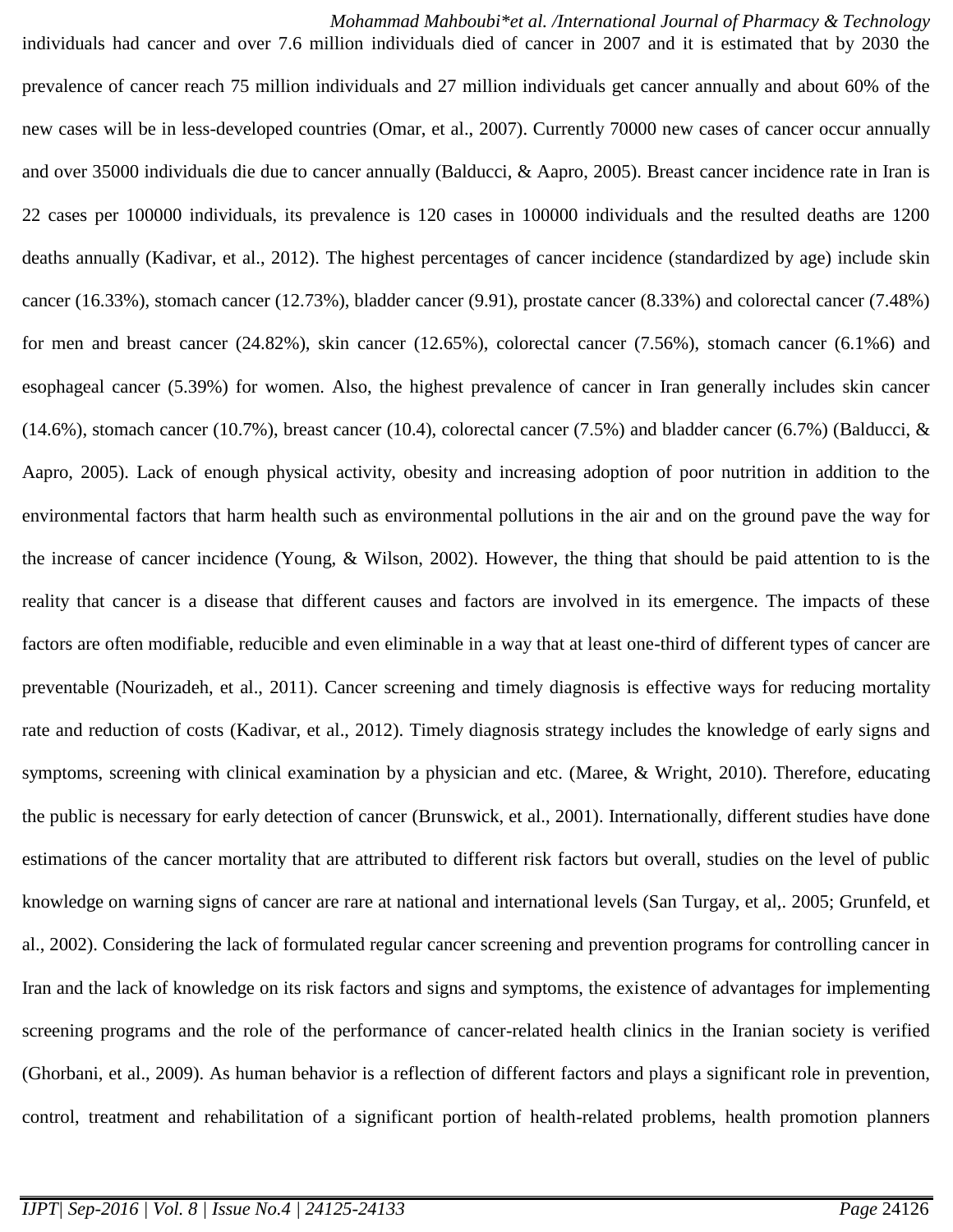*Mohammad Mahboubi\*et al. /International Journal of Pharmacy & Technology* recommend the use of theories derived from social psychology for knowing health-related issues for exploring the existing conditions of health issues and they consider the selection of a good theory as the first step in the process of planning health promotion programs (Kok, 2014). And as Kurt Lewin has pointed out, there is nothing as practical as a good theory (Eldredge, et al., 2016) and applying behavioral analysis theories can be useful in identifying the factors impacting the problem under the study. In this regard, protection motivation theory was introduced by Rogers in 1975 and since then it has been used extensively as framework for prediction of an intervention in health-related behaviors. Protection motivation theory bas basically developed for describing the effects of creating fear on health attitudes and behaviors. Communication due to the creation of fear has s significant impact on selection of behaviors. Threat appraisal evaluates maladaptive response. Threat appraisal process includes internal and external rewards and perception of threat (vulnerability and threat). Coping appraisal process evaluates the ability to cope and counter the threating risk or adaptive responses. Coping appraisal process factors include response efficacy, self-efficacy and response costs (Milne, et al., 2000). Different studies have verified the effectiveness of this theory in predicting different behaviors, especially health related behaviors (Floyd, et al., 2000; Milne, et al., 2000). On the other hand, many studies have pointed out that educational programs should be focused on appropriate target groups. In this regard, students are one of the vulnerable groups of the society due to different reasons such as stress (MirzaeiAlavijeh, et al., 2011). Therefore, the present study was conducted with the aim of determining the factors predicting early detection of cancer symptoms among college students in the city of Javanrood in western Iran and protection motivation theory was used as the theoretical framework of the study.

#### **Materials and Methods**

This cross-sectional study was conducted among 400 college students in Javanrood city, in the Kermanshah County, west of Iran. Of the population of 400, 326 (81.5%) signed the consent form and voluntarily agreed to participate in the study, which has been approved from Kermanshah university of medical sciences' institutional review board, and informed consent was obtained from participants (KUMS.REC.1395.276).

Data collection conducted after receiving approval from the relevant university ethics committee, this project was carried out, and the volunteers were given the self-questionnaire. The variables assessed in this study included three sections. Prior to conducting the main project, a pilot study was carried out. Initially, the relevant questionnaires were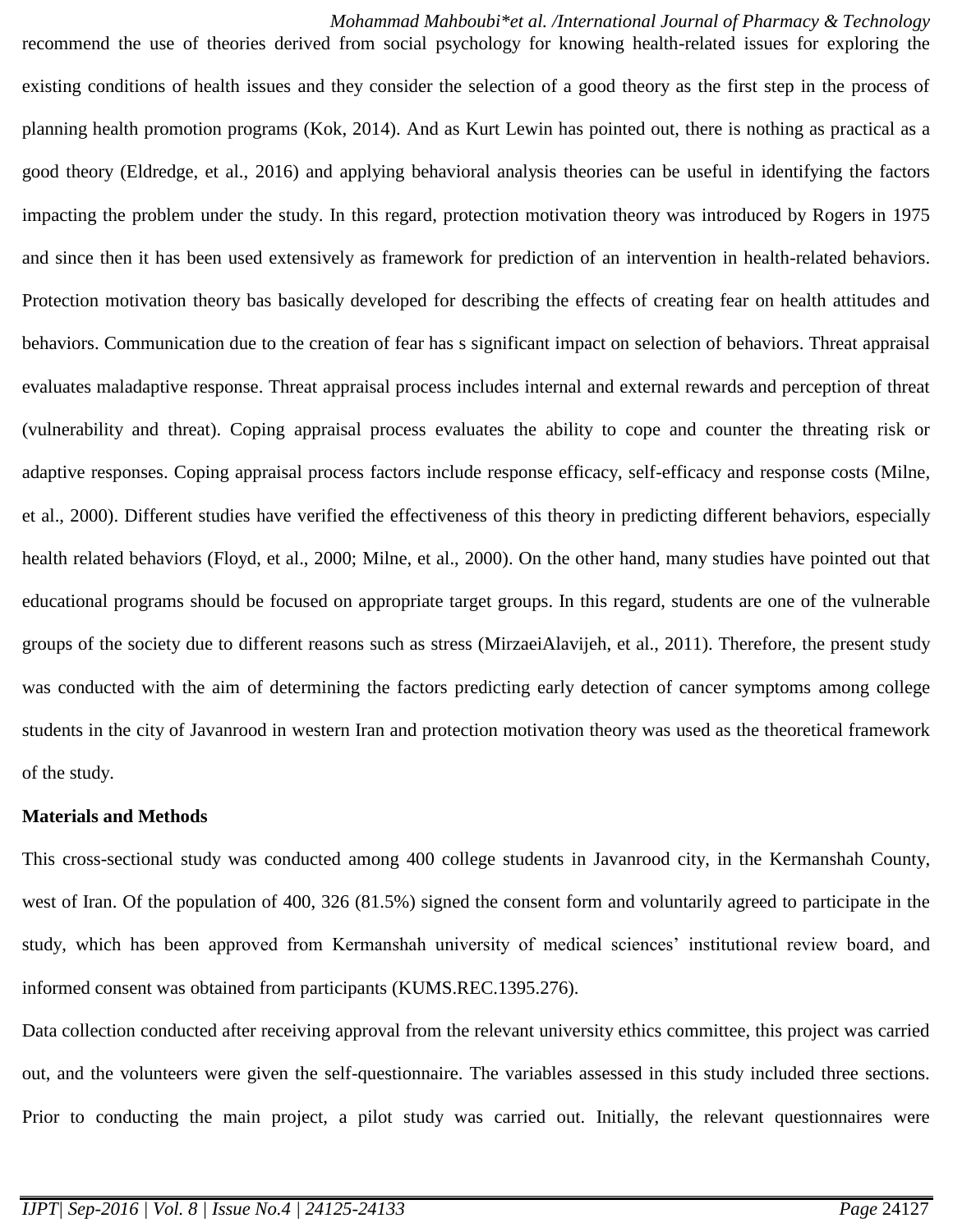*Mohammad Mahboubi\*et al. /International Journal of Pharmacy & Technology* administered to 30 students who were similar to study population in order to estimate the duration of the study conduction and to evaluate the reliability of the questionnaire.

The data collection tool in the present study was self-report questionnaire which included three sections.

#### A: background variables

The first part of the questionnaire was dedicated to background information such as age (years), sex (male, female), having medical insurance (yes, no), marital status (yes, no), and knowing a person with cancer (yes, no).

B: cancer early detection behaviors

This part was evaluated by 9-item. Each item was measured on an ordinal 5-point Likert-type scaling  $(0=$  never,  $4=$ always). Example of the items was: are you cheek blood in the urine or stool. The reliability coefficient for the social support scale in our study was 0.81, suggesting that the internal consistency was adequate.

### C: PMT variables

PMT scale was researcher questioner designed based on a standard questionnaire (Helmes, 2002; Milne, et al., 2000) and included thirty-three items under six constructs including (a) susceptibility; (b) severity; (c) response costs; (d) response efficacy; (e) self-efficacy; and (f) motivation. Five items were designed to measure susceptibility toward of the threat of cancer (e.g. "anyone in any age, maybe diagnosis with cancer."). Six items were designed to measure severity toward side effect of cancer (e.g., "Cancer is a progressive disease with serious complications."). Five items were designed to measure response costs toward perform a cancer early detection behaviors (e.g., "I believe cancer early detection, is scary".). Five items were designed to evaluate response efficacy toward perform a cancer early detection behaviors (e.g., "If I now cancer early detection behaviors, I will take more care of my health".). Eight items were designed to measure self-efficacy toward perform a cancer early detection behaviors (e.g., "I believe that I can do cancer early detection behaviors".). Four items were designed to measure motivation toward perform a cancer early detection behaviors (e.g., "I intend had pay more attention to my body physical symptoms".). In order to facilitate participants' responses to the items, all items were standardized to a 5-point Likert scale, ranging from 1 (strongly disagree) to 5 (strongly agree). Prior to conducting the main project, a pilot study was carried out. Initially the relevant questionnaires were administered to 30 women who were similar to study population in order to estimate the duration of the study conduction and to evaluate the reliability of the questionnaire. Estimated reliability using alpha Cronbach coefficient for each PMT constructs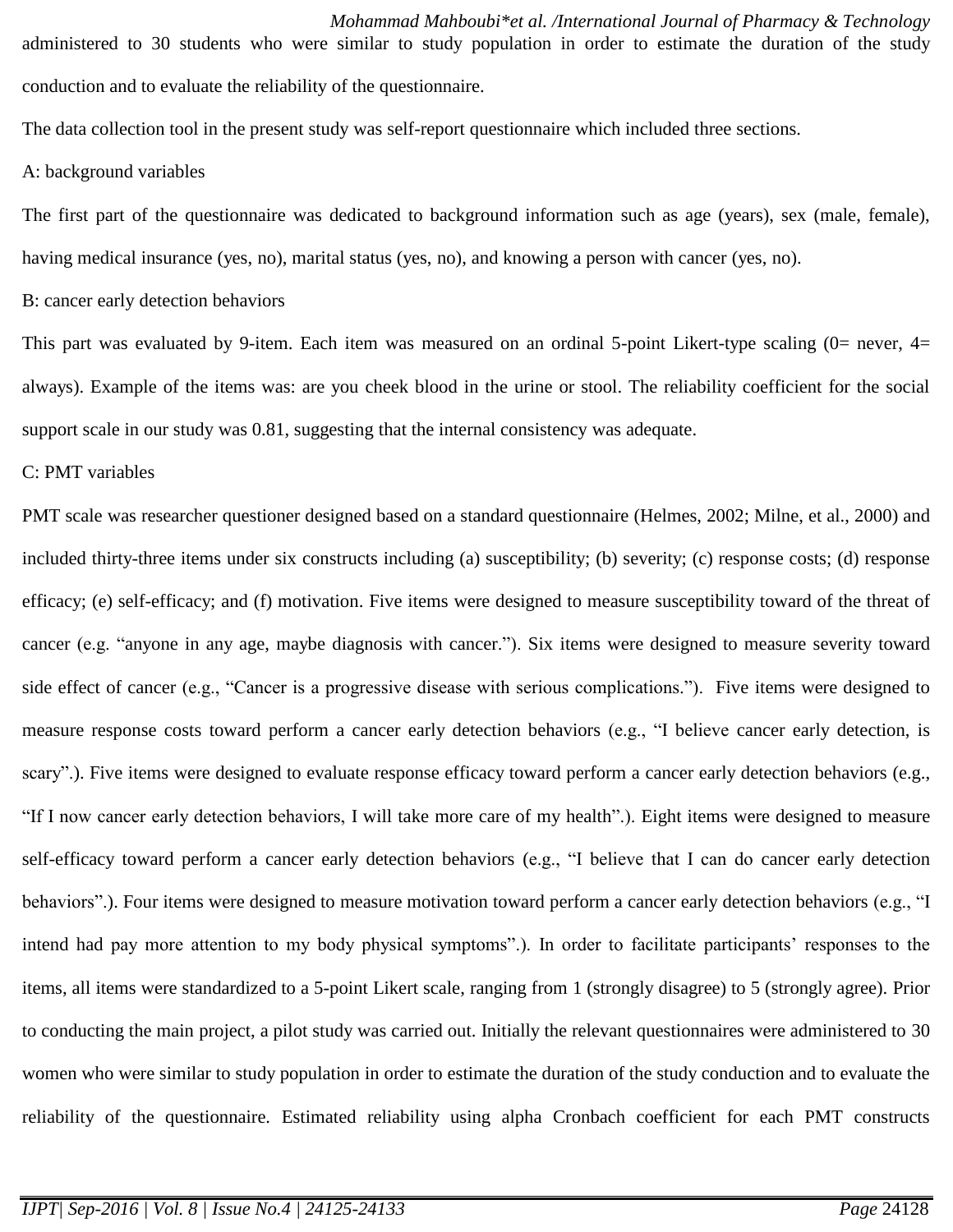*Mohammad Mahboubi\*et al. /International Journal of Pharmacy & Technology* questionnaire were as follows: susceptibility (*α*=0.73); severity (*α*=0.79); response costs (*α*=0.74); response efficacy  $(\alpha=0.85)$ ; self-efficacy ( $\alpha=0.71$ ); and motivation ( $\alpha=0.78$ ).

Finally, the gathered data were entered into the SPSS software for Windows (ver. 21.0). The data were analyzed using the T-test, ANOVA, correlation, and linear regression analysis. The significance level was set at 0.05.

## **Results**

The mean age of respondents was 25.58 years [95% CI: 25.23, 25.93], ranged from 19 to 30 years. About 54% (176/326) of participants were male and 46% (150/326) were female. 46.9% (153/326) of participants reported was single, 53.1% (173/326) married. Regarding the economic status:  $6.7\%$  (n=22) had reported weak,  $67.8\%$  (n=221) middle, 20.6% (n=67) were good and 4.9% (n=16) were very good. About 25.2% (82/326) respondents knew a person with cancer, whereas 244 subjects (74.8%) did not know.

Among the background factors, only knowing someone with cancer was significant relationship with undergoing early detection of cancer (t=2.759  $& p=0.006$ ).

Table 1 shows the Zero-order correlations. Significance levels at the 0.01 were the criteria for the analysis of protection motivation theory constructs.

| Component             | Mean $(SD)$                                                                       | X1             | X2 | X3                                  | X4 | X <sub>5</sub> | X <sub>6</sub> |
|-----------------------|-----------------------------------------------------------------------------------|----------------|----|-------------------------------------|----|----------------|----------------|
| X1. Susceptibility    | $11.43(2.96)$ 1                                                                   |                |    |                                     |    |                |                |
| X2. Severity          | $16.07(4.19)$ $0.376^{**}$ 1                                                      |                |    |                                     |    |                |                |
| X3. Response Costs    | $15.38(3.94) -0.276^{**} -0.669^{**}$ 1                                           |                |    |                                     |    |                |                |
| X4. Response Efficacy | $11.83(3.67)$ $0.378^{**}$ $0.714^{**}$ $-0.447^{**}$ 1                           |                |    |                                     |    |                |                |
| X5. Self-Efficacy     | 22.11 (7.74) $0.405^{**}$ $0.685^{**}$ $-0.483^{**}$ $0.83^{**}$ 1                |                |    |                                     |    |                |                |
| X6. Motivation        | $11.86(3.85)$ $0.196^{**}$ $0.426^{**}$ $-0.378^{**}$ $0.530^{**}$ $0.523^{**}$ 1 |                |    |                                     |    |                |                |
| X7. Behavior          | $10.69(2.28)$ $0.276^{**}$ $0.647^{**}$ $-0.399^{**}$ $0.614^{**}$ $0.611^{**}$   |                |    |                                     |    |                | $0.336**$      |
|                       | .                                                                                 | $\cdot$ $\sim$ |    | $\sim$ 0.011 $\sim$ 1.00 $\sim$ 1.1 |    |                |                |

**Table 1: Correlation between different components of protection motivation theory.**

\*\* Correlation is significant at the 0.01 level (2-tailed).

Linear regression analysis was performed to explain the variation of cancer early detection behaviors. As shown in table 2, collectively, PMT variables accounted for 48% of the variation seen in cancer early detection behaviors.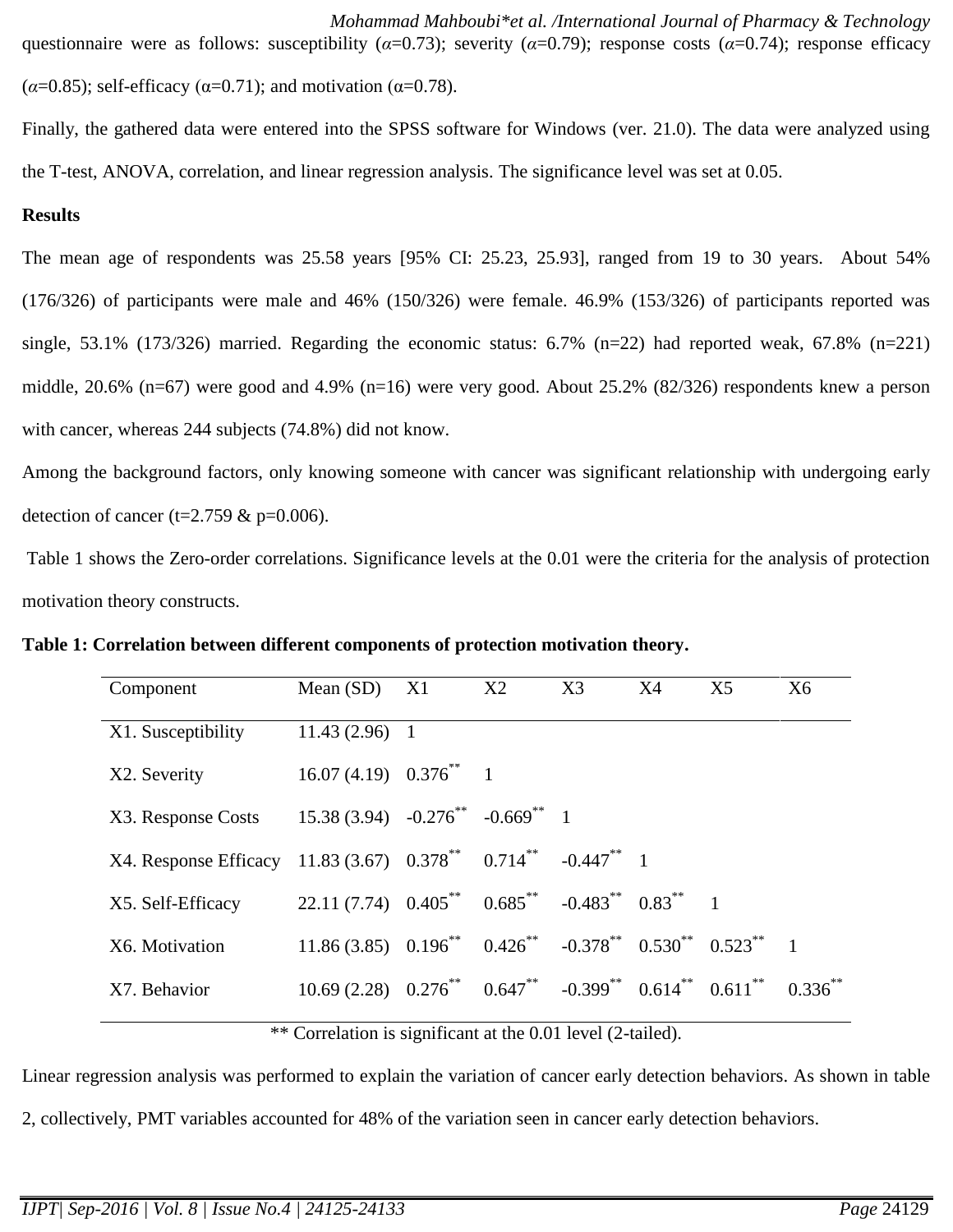| Variable                                                | <b>Unstandardized Coefficients</b> |            | <b>Standardized Coefficients</b> |       | Sig   |  |  |  |  |  |
|---------------------------------------------------------|------------------------------------|------------|----------------------------------|-------|-------|--|--|--|--|--|
|                                                         | B                                  | <b>SEB</b> | Beta                             |       |       |  |  |  |  |  |
| Self-Efficacy                                           | 0.063                              | 0.021      | 0.214                            | 3.057 | 0.002 |  |  |  |  |  |
| Severity                                                | 0.205                              | 0.032      | 0.376                            | 6.325 | $\lt$ |  |  |  |  |  |
|                                                         |                                    |            |                                  |       | 0.001 |  |  |  |  |  |
| Response Efficacy                                       | 0.108                              | 0.045      | 0.174                            | 2.383 | 0.018 |  |  |  |  |  |
| Final Model: Step 4; $R^2 = 0.48$ ; F=99.427; P < 0.001 |                                    |            |                                  |       |       |  |  |  |  |  |

*Mohammad Mahboubi\*et al. /International Journal of Pharmacy & Technology* **Table 2: PMT variable which were predictor of cancer early detection behaviors.**

#### **Discussion**

The present study was conducted with the aim of identifying the factors that predict cancer early detection behaviors among college students in western Iran by using protection motivation theory. In this regard, WHO emphasizes on this point that cancer early detection as the best way to cancer prevention (Maree, & Wright, 2010); Meanwhile Iran faces the lack of cancer screening programs like many other Asian countries and these results in late cancer detection (Nourizadeh, et al., 2011). On the other hand, cancer is responsible for 13 percent of the deaths worldwide and it will be an increasingly significant factor in global disease burden in the next decades (Yoo, 2010). In this regard it has been suggested that understanding cognitive, mental and social factors that predict cancer early detection behaviors is one of the ways for reduction of cancer consequences (McCaffery, et al., 2003). The findings of the present study indicated that, among the protection motivation theory constructs, perceived severity, perceived self-efficacy and perceived response efficacy were respectively stronger predictors for doing behaviors related to detection of early cancer symptoms. Overall, protection motivation theory constructs predicted 84 percent of the variance of cancer early detection behaviors. In this regard, it has been shown in different studies that the constructs perceived severity, perceived self-efficacy and perceived response efficacy have been appropriate predictors for the explored behaviors. For example, the findings of the study titled "Application of the Protection Motivation Theory to Genetic Testing for Breast Cancer Risk" by Almut on 330 women ages 18-64 in Washington DC indicated that women who perceived a higher level of cancer threat together with those who had a good knowledge of protective methods were more motivated to do protective measures and had higher levels of motivation (Helmes, 2002). In their study on 300 women visiting health clinics of Kermanshah, Mirzaei-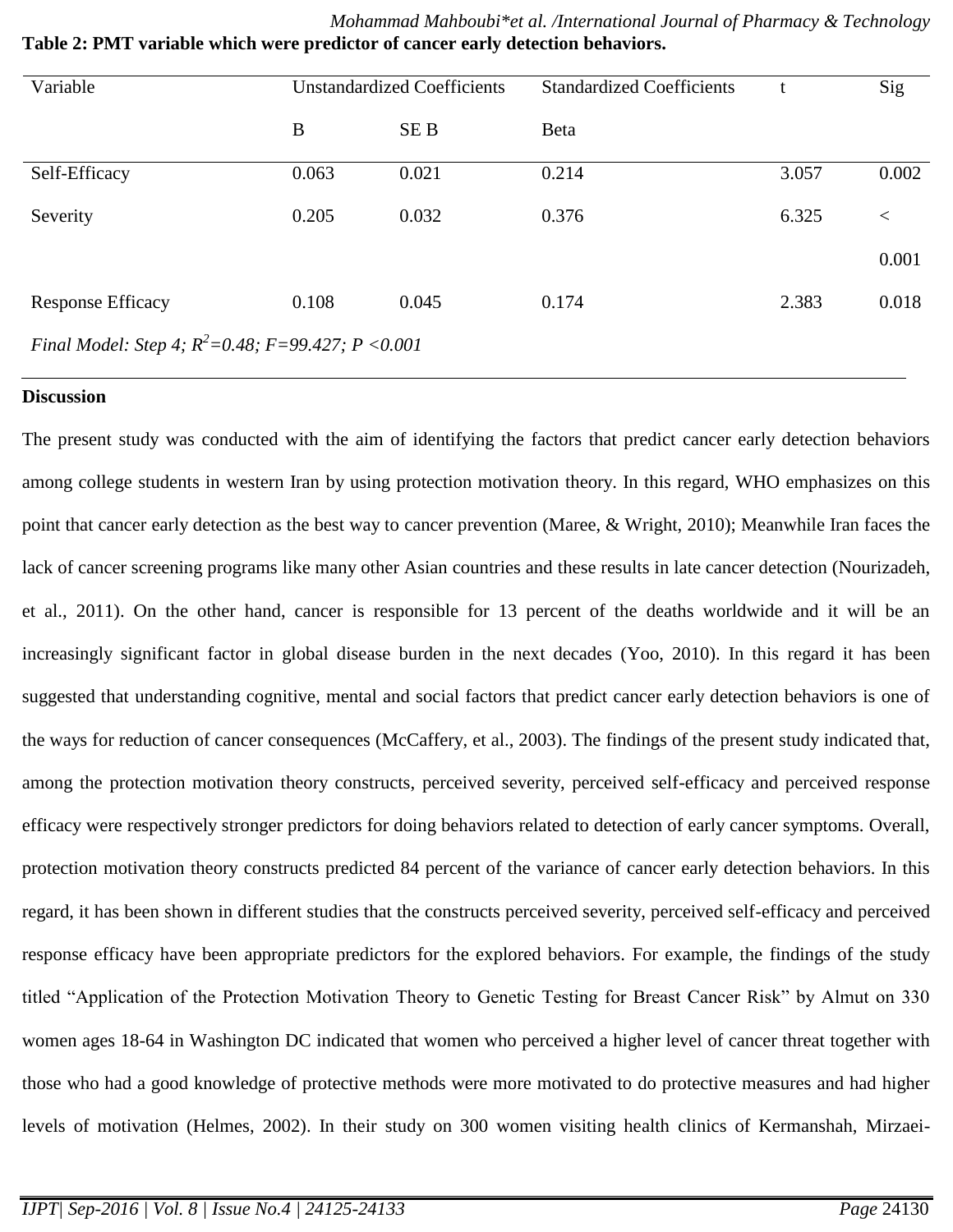*Mohammad Mahboubi\*et al. /International Journal of Pharmacy & Technology* Alavijeh et al showed that perceived self-efficacy and perceived susceptibility were stronger predictors for breast self-

examination as one of the breast cancer screening behaviors (Mirzaei-Alavijeh, et al., 2015). Also, Jalilian et al pointed out perceived severity as the main predictor of self-medication (Jalilian, et al., 2013). Understanding factors that predict behavior facilitates implementing educational interventions for changing behavior; considering the results of the present study and specifying the relationship between high self-efficacy, perception of the risk of cancer consequences and response efficacy of doing cancer symptoms detection behaviors, health planners in the society are recommended to design and implement appropriate and continuous education regarding familiarity with severe dangers of cancer (for creating fear and increasing society's perception of the dangers of cancer), to provide appropriate solutions for doing cancer early detection behaviors and cancer screening (for improving self-efficacy) and to show the usefulness of cancer early detection behaviors (for improving response efficacy) with emphasis on high-risk groups. Also, the mean score of doing cancer early detection behaviors was 10.69 out of a total score of 36 which shows that the participants have obtained only 29.6 percent of the maximum obtainable score for this section. These findings reveal the necessity of implementing educational interventions more. Finally, the findings of the present study indicated that, among the background factors, only familiarity with an individual with cancer and doing cancer early detection behaviors had a significant relationship. These results are consistent with similar studies (Mirzaei-Alavijeh, et al., 2015). It seems that individuals who have an individual with cancer in their family or among their friends and acquaintances probably have more perceived vulnerability and severity and pursue preventive behaviors more.

**Conclusion:** There was significant relationship between knowing someone with cancer and undergoing early detection of cancer. PMT variables accounted for 48% of the variation seen in cancer early detection behaviors. Based on our findings, response efficacy toward perform a cancer early detection behaviors, severity toward side effect of cancer, and response efficacy, and self-efficacy toward perform a cancer early detection behaviors were the best predictors for cancer early detection behaviors. Therefore suggest for planning preventive programs to increase cognition about of cancer early detection, focusing on self-efficacy and response efficacy about benefit of undergoing cancer early detection are the best strategy.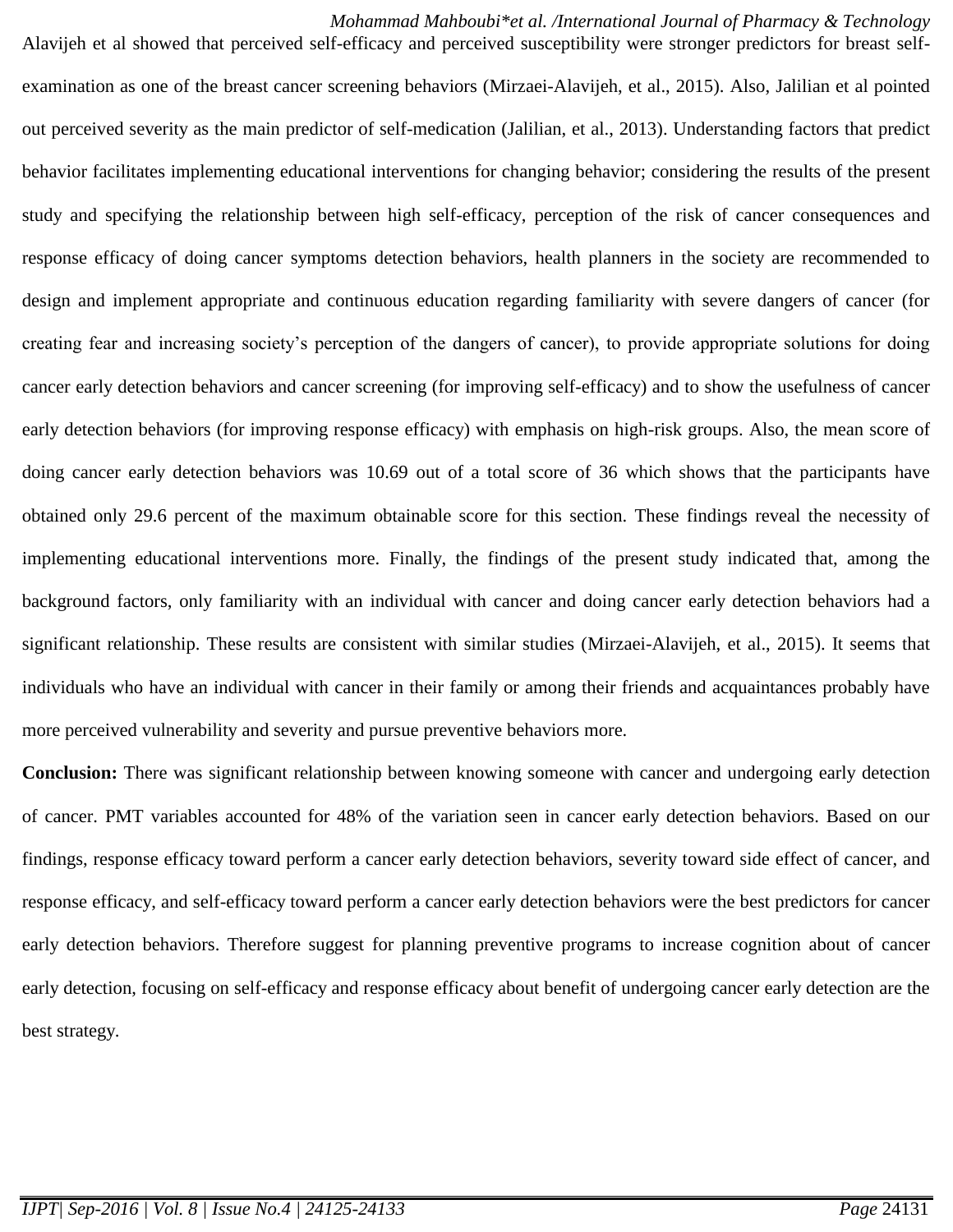*Mohammad Mahboubi\*et al. /International Journal of Pharmacy & Technology* **Acknowledgements:** This article is a part of research project supported by research center for environmental determinants of health, Kermanshah University of medical sciences, Kermanshah, Iran. We would like to thank deputy of research of Kermanshah University of medical sciences for financial support of this study.

## **References**

- 1. Balducci, L., & Aapro, M. (2005). Epidemiology of cancer and aging. In Biological Basis of Geriatric Oncology (pp. 1-15). Springer US.
- 2. Brunswick, N., Wardle, J., & Jarvis, M. J. (2001). Public awareness of warning signs for cancer in Britain. Cancer Causes & Control, 12(1), 33-37.
- 3. Eldredge, L. K. B., Markham, C. M., Kok, G., Ruiter, R. A., & Parcel, G. S. (2016). Planning health promotion programs: an intervention mapping approach. John Wiley & Sons.
- 4. Floyd, D. L., Prentice-Dunn, S., & Rogers, R. W. (2000). A meta-analysis of research on protection motivation theory. Journal of applied social psychology, 30(2), 407-429.
- 5. Grunfeld, E. A., Ramirez, A. J., Hunter, M. S., & Richards, M. A. (2002). Women's knowledge and beliefs regarding breast cancer. British journal of cancer, 86(9), 1373-1378.
- 6. Ghorbani, M., Abdolahi, A. A., Royani, S., & Azizi, R. (2009). Comparison Knowledge, attitude and practice of barest self-Examination. Iranian journal of breast disease, 2(3), 36-42.
- 7. Helmes, A. W. (2002). Application of the protection motivation theory to genetic testing for breast cancer risk. Preventive Medicine, 35(5), 453-462.
- 8. Jalilian, F., Hazavehei, S. M. M., Vahidinia, A. A., Jalilian, M., & Moghimbeigi, A. (2013). Prevalence and related factors for choosing self-medication among pharmacies visitors based on Health Belief Model in Hamadan Province, West of Iran. Journal of research in health sciences, 13(1), 81-85.
- 9. Kadivar, M., Joolaee, S., Joulaee, A., Bahrani, N., & Hosseini, N. (2012). Breast cancer knowledge, attitudes and screening behaviors in two groups of Iranian women: physicians and non-health care personnel. Journal of Cancer Education, 27(4), 770-773.
- 10. Kok, G. (2014). A practical guide to effective behavior change: How to apply theory-and evidence-based behavior change methods in an intervention. European Health Psychologist, 16(5), 156-170.